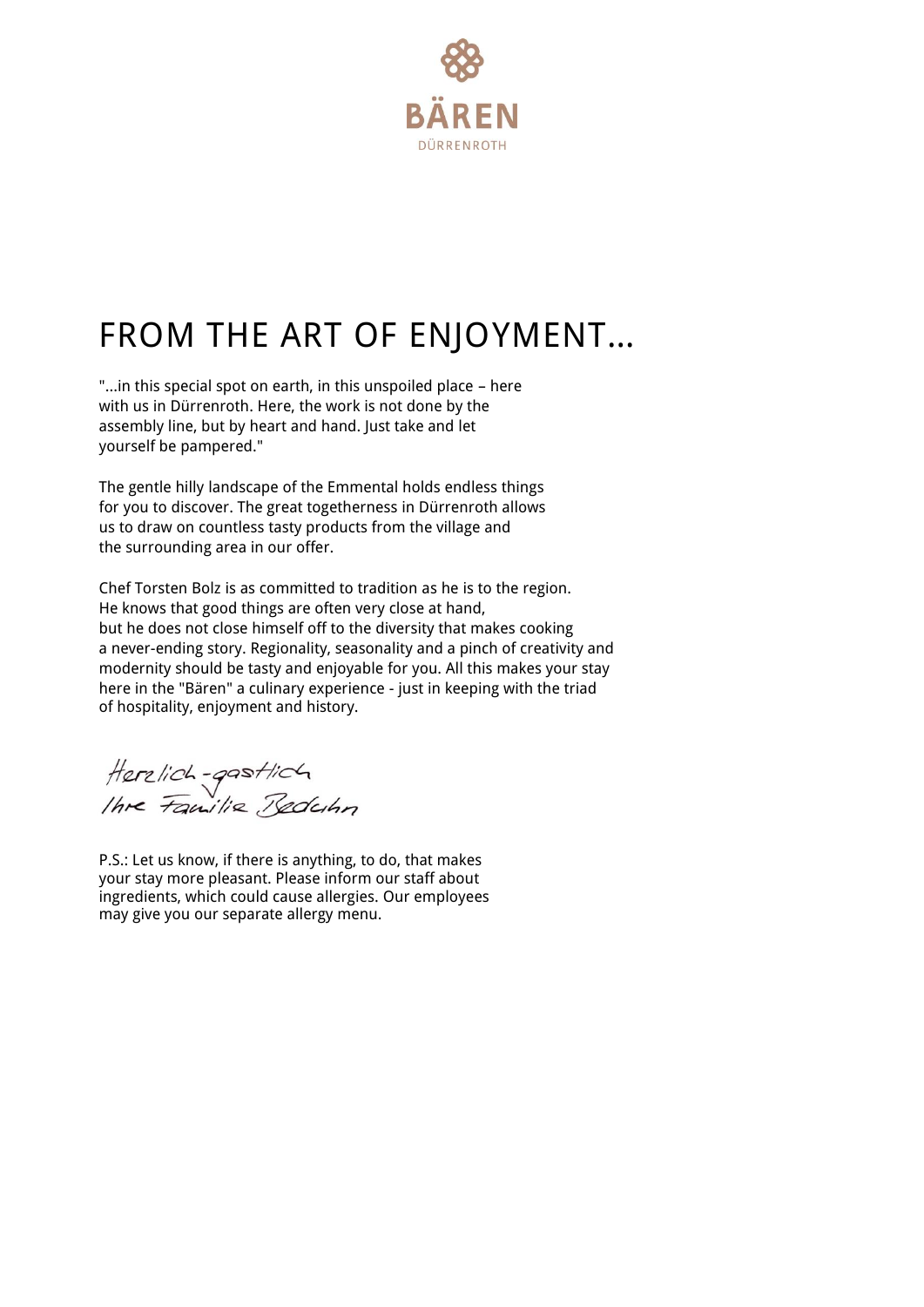## «BÄREN» MENU

Day after day we spoil you with our daily updated 3-course "Bären"-menu, which we will gladly present to you separately.

#### 3-COURSE | CHF 70.00

Would you like to extend your 3-course menu? Then do not hesitate and let us know. Our kitchen will be happy to spoil you with individual further courses from the "Bären" kitchen.

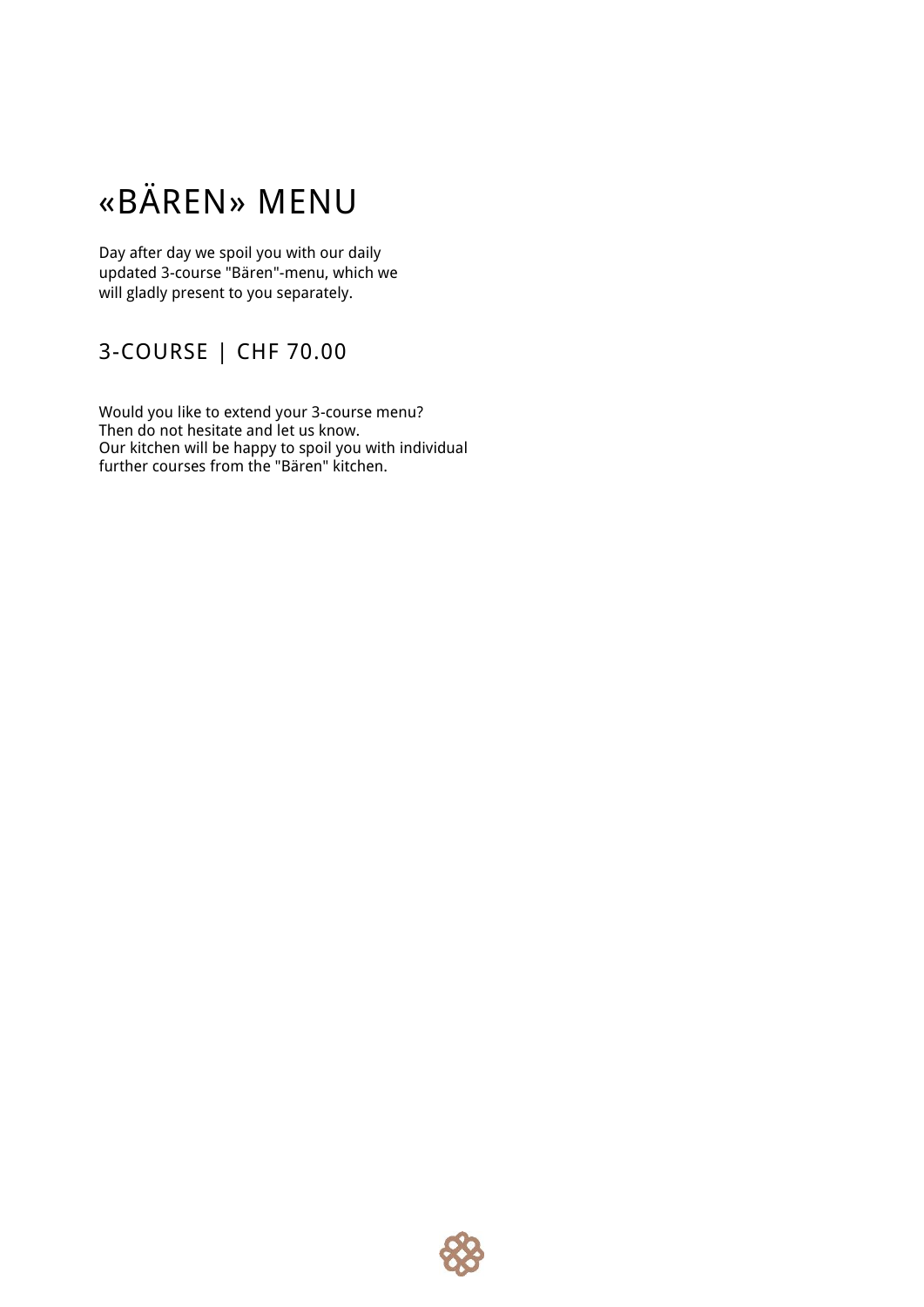## **STARTERS**

| <b>SPRING LEAF SALAD</b><br>Balsamic dressing   sprouts   sliced vegetables                       | 12    |
|---------------------------------------------------------------------------------------------------|-------|
| QUINOA SALAD WITH HONEY<br>LEMON VINAIGRETTE<br>Wild garlic pesto   beech mushrooms   pomegranate | 14    |
| CONFIT SCOTTISH SALMON<br>Kohlrabi   orange   basil                                               | 16    |
| <b>BEEF TARTARE FROM "HOLZEN ANGUS"</b><br>Spicy marinated   brioche   pickled vegetables         | 24/38 |
| <b>CREAM OF BEETROOT SOUP</b><br>Smoked leek   sour cream                                         | 13    |

## VEGETARIAN | VEGAN

| BAKED PANISSE $(r_e)$<br>Creamy spinach   glazed turnip   vegetable jus | 16/28 |
|-------------------------------------------------------------------------|-------|
| SPRING PASTA $\alpha$<br>Wild garlic   belper knolle   asparagus foam   | 16/28 |

 $(y)$  vegetarian dishes  $(r_e)$  vegan dishes

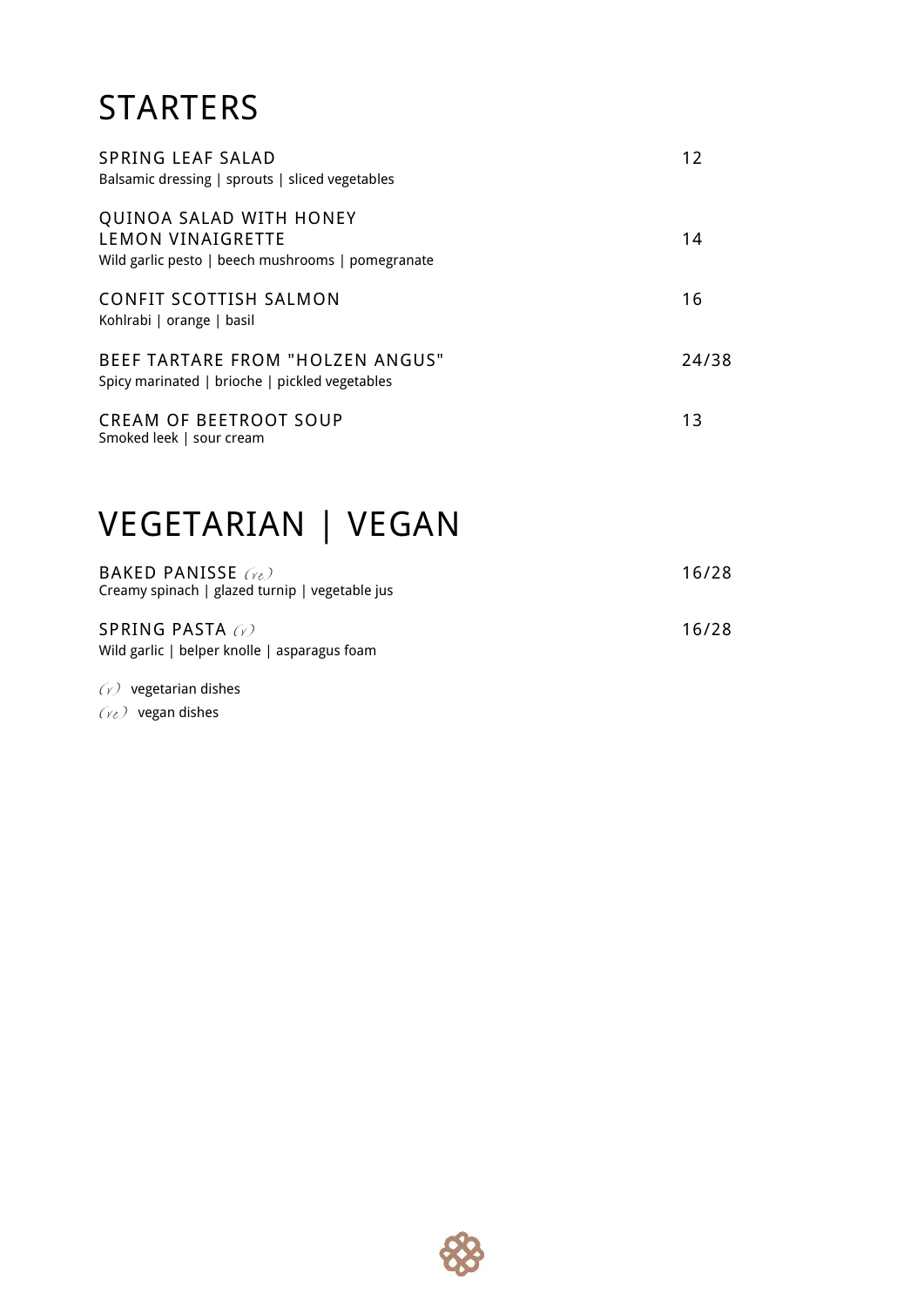#### FROM WATER

TROUT FILLET FROM EBERSECKEN 44 Mashed potatoes | spinach | beetroot- horseradish foam

## FROM THE MEADOWS

| <b>BEEF FILLET FROM EMMENTAL</b><br>Panisse   spring vegetables   onion puree | 56 |
|-------------------------------------------------------------------------------|----|
| SWISS RABBIT THIGH<br>Spelt risotto   asparagus   pepper passion fruit sauce  | 40 |
| <b>VEAL CORDON BLEU</b><br>French fries   truffle mayonnaise   vegetables     | 44 |
| <b>DUO OF FARM PORK</b><br>Rosemary polenta   asparagus   madeira sauce       | 38 |

# CHÂTEAU BRIAND

FOR 2 PEOPLE | 68 PER PERSON

1st course served with panisse | spring vegetables | onion puree 2nd course served with spelt risotto | asparagus

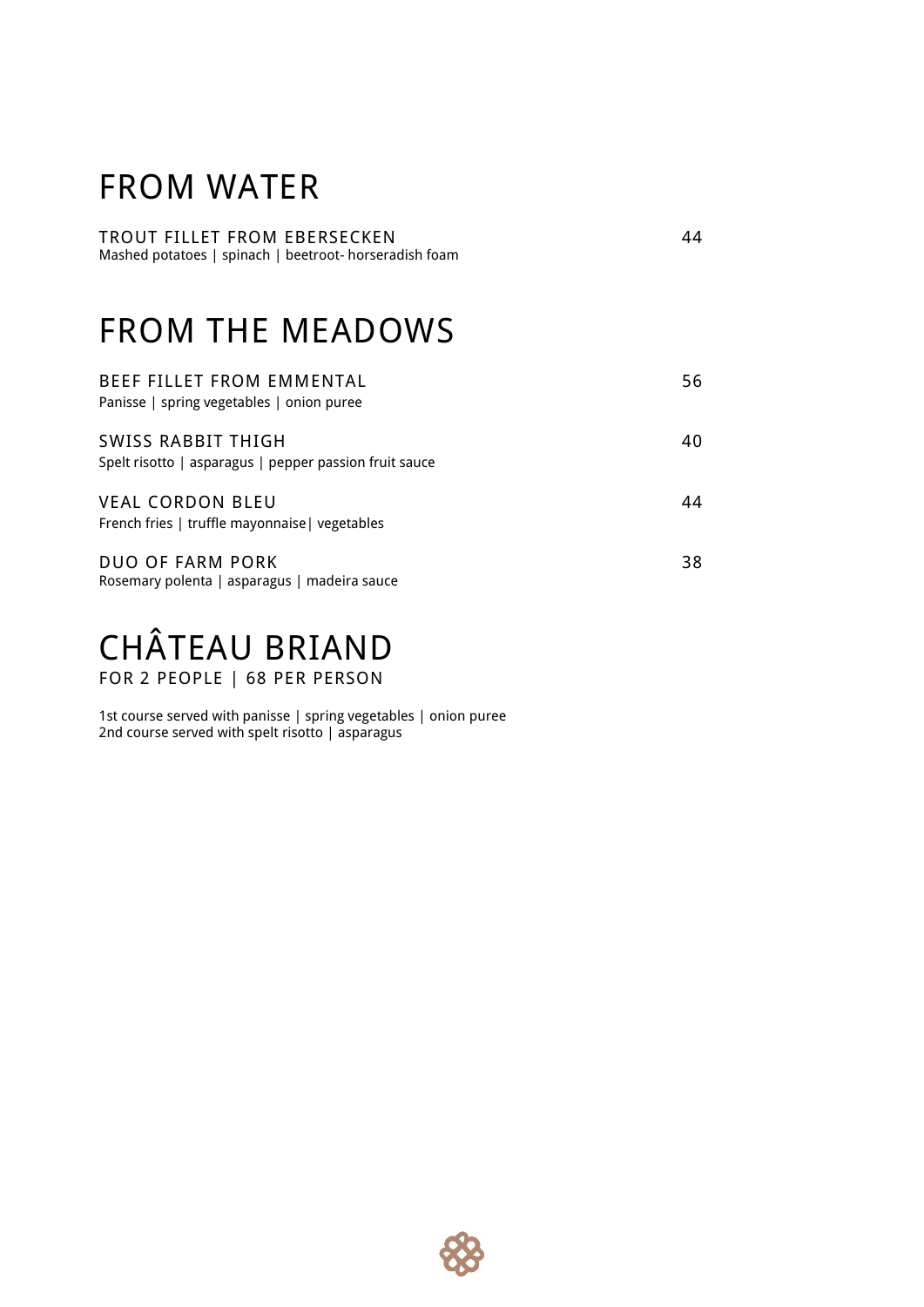## SWEET TEMPTATION

| LAVACAKE<br>Rhubarb   hazelnut   chocolate sorbet                           | 16 |
|-----------------------------------------------------------------------------|----|
| <b>QUARK TARTLET</b><br>Pistachio   quarkmousse   kiwi-absinth sorbet       | 15 |
| STIRRED "BÄREN" ICED COFFEE<br>Homemade mocca ice cream   meringue   coulis | 12 |
| CHEESE SELECTION FROM "KÄMPFER & JUMI"                                      | 14 |

## HOMEMADE ICE CREAM & SORBETS

SORBET Chocolate | Strawberry | Pineapple Basil | Lemon ICE CREAM Banana | Mocha | Vanilla | Sour cream

4.50 PER BALL

The stated prices are inclusive of value added tax.